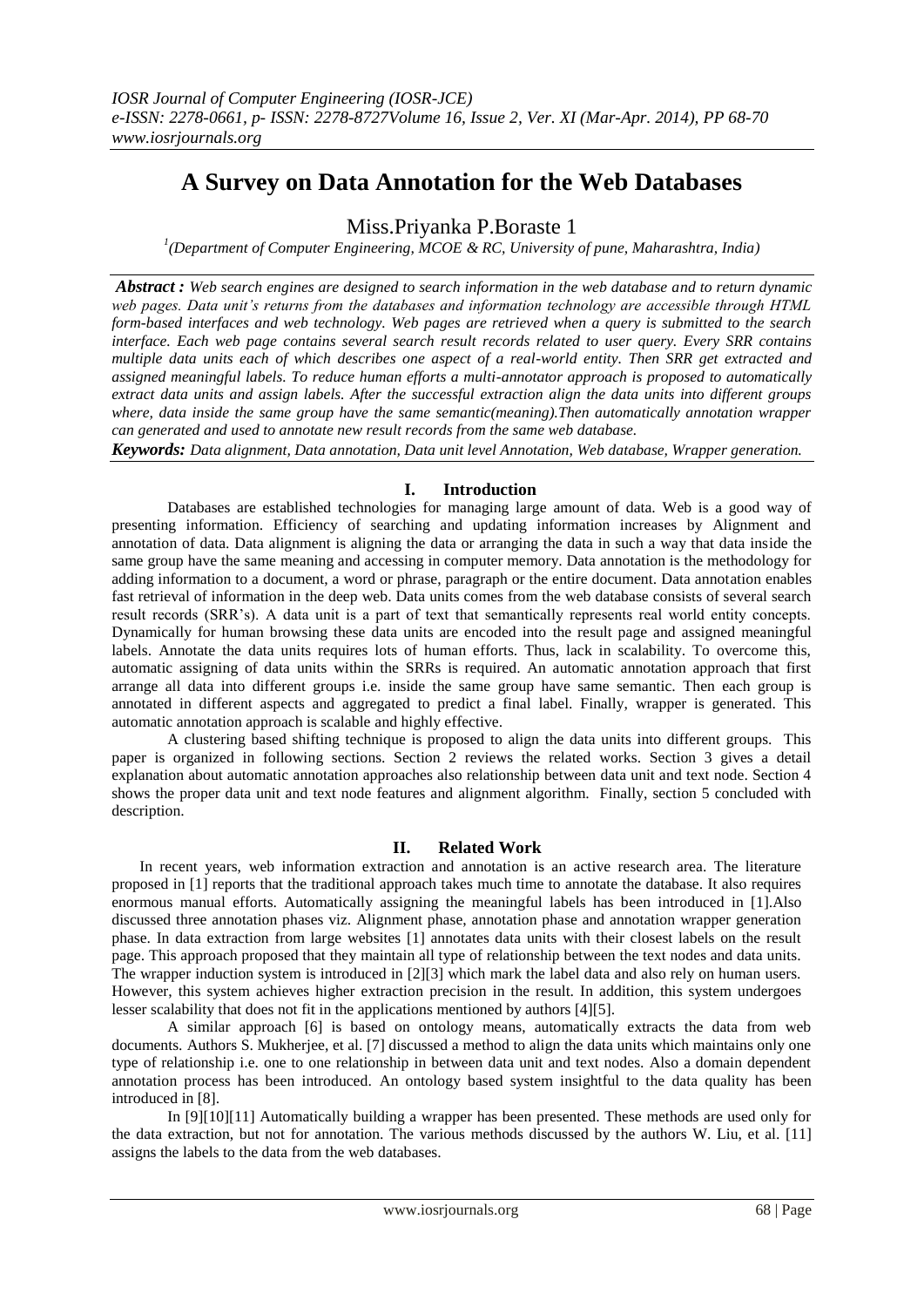### **2.1 Outcomes of literature survey:**

Issues of relationship, scalability, wrapper induction, automatically data extraction, and the ontology based approaches are investigated.

Clustering approaches adopted in the literature are limited; hence there is scope for linking clustering based methods with data annotation approaches.

Used search result records as a Database which will change accordingly.

### **III. Automatic Annotation Approaches**

### *3.1 Annotation Phases*

Phase 1: Alignment phase: In alignment phase align all the data into different groups. Each group corresponds to a different concept. (e.g., all titles of books are grouped together).

Phase 2: Annotation phase: In annotation phase used several basic annotators with each exploiting one type of features. Every annotator is used to predict a label for the data units within the organized groups and label the data units.

Phase3: Annotation wrapper generation phase: In annotation wrapper generation phase an annotation rule is generated for each identified entity or concept. To annotate the data units wrapper is used which retrieved from same web database for new queries. And thus performs annotation quickly.



Fig: Phases of automatic annotation solution



Fig: Extracts (automatically) text from a web-page into a table

### *1.2 Data unit and text node relationships:*

Data unit is a piece of text that semantically represents concept of real world entity. Data unit is totally different from text node where, text node is a sequence of text surrounded by pair of HTML tags. Text node is visible element on the web page and data unit located in the text nodes.

Relationships between text node and data unit features are

- *1.2.1* One-to-One Relationship: (referred as atomic text nodes). Text node containing only one data unit i.e. the text of this node contains the value of a single attribute. Each text node surrounded by the pair of HTML tags  $<$  A $>$  and  $<$  /A $>$ .
- *1.2.2* One-to-Many Relationship: (referred as composite text nodes) A text node consists of multiple data units i.e. multiple data units are encodes into single text nodes.
- *1.2.3* Many-to-One Relationship: (referred as decorative tags) multiple text nodes are encoded into single data unit.
- *1.2.4* One-To-Nothing Relationship: (referred as template text nodes) Text nodes are not part of any data unit inside SRRs.

This relationship for text nodes and data units are represents the relation in between them.

# **IV. Data Unit And Text Node Features**

### *4.1 Features shared by data units*.

4.1.1 Data content: To search information quickly data unit or text node of same concepts shares certain keywords.